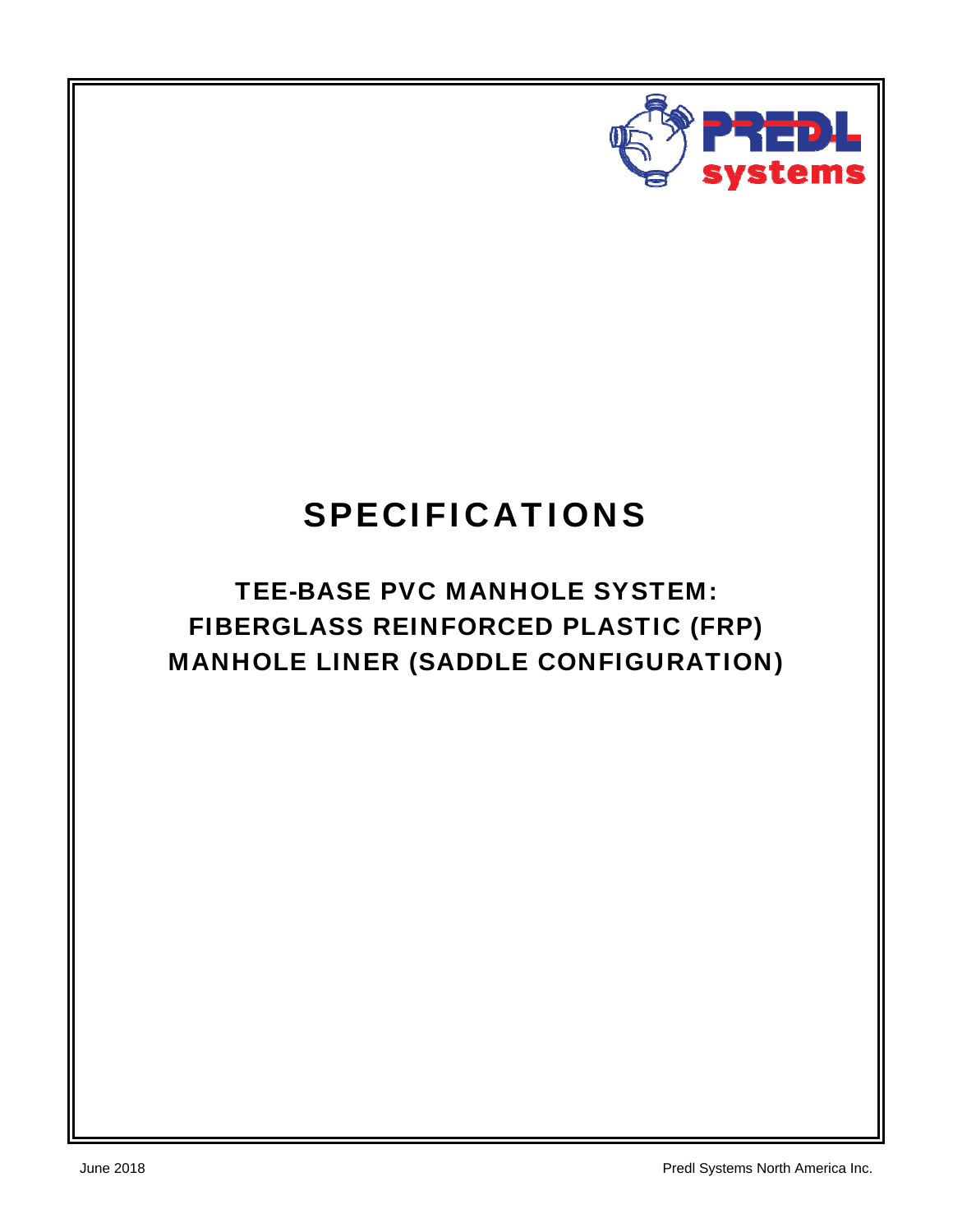# SPECIFICATIONS

# **TEE-BASE PVC MANHOLE SYSTEM: FIBERGLASS REINFORCED PLASTIC (FRP) MANHOLE LINER (SADDLE CONFIGURATION)**

# **I. SCOPE OF WORK**

- A. This specification shall govern for the furnishing of all work necessary to accomplish and complete the installation of a Tee-Base PVC Manhole System, comprising fiberglass reinforced plastic lined concrete manhole base (saddle) and top sections, a polyvinyl chloride pipe riser section and all appurtenances. The Tee-base PVC Manhole shall be corrosion, abrasion, inflow and infiltration resistant.
- B. The Tee-Base PVC Manhole System shall be modular and shall include the following main components:
	- 1) Fiberglass Reinforced Plastic (FRP) concrete protective liners comprising a manhole base (saddle) to be mechanically anchored to a straight large-diameter host sewer pipe resulting in a tee-base, and a manhole top section, including all appurtenances. Liners shall be **non-structural units, constructed of fiberglass reinforced unsaturated polyester resin, third-party certified for wastewater infrastructure use,** designed to provide a gastight and watertight homogenous barrier that protects the concrete manhole base and top sections from corrosion, abrasion, inflow and infiltration. FRP liners shall be manufactured by **Predl Systems North America Inc., Burnaby, BC.**
	- 2) Cast-in-place reinforced concrete base, cast around the manhole tee-base, supplied by others.
	- 3) Concrete manhole top section, cast around the FRP concrete protective top liner. Concrete base and top sections shall be ASTM C478 compliant and manufactured by **Diamond Precast Concrete Ltd., Burnaby, BC or a Predl Systems certified precast facility**.
	- 4) AWWA C900 compliant, DR-51 pressure class PVC pipe riser section, manufactured by **Diamond Plastics Corp., Grand Island, NE.**
	- 5) ASTM C990 compliant elastomeric sealant and ASTM C877 compliant external joint wrap, for the purpose of joining the manhole base (saddle) to the straight large-diameter host sewer pipe as well as the lined concrete tee-base, PVC pressure pipe riser and lined concrete top manhole sections. The sealant and external joint wrap shall be supplied by others.

### **II. GOVERNING STANDARDS**

Manhole liners shall conform to the following design criteria:

|             | A. ASTM D638:      | Standard Test Method for Tensile Properties of Plastics                                                            |
|-------------|--------------------|--------------------------------------------------------------------------------------------------------------------|
| В.          | ASTM D695:         | Test Methods for Compressive Properties of Rigid Plastics                                                          |
| $C_{\cdot}$ | <b>ASTM D790:</b>  | Test Method for Flexural Properties of Unreinforced and Reinforced Plastics and<br>electrical Insulating Materials |
| D.          | ASTM D792:         | Standard Test Methods for Density and Specific Gravity (Relative Density) of<br><b>Plastics by Displacement</b>    |
|             | $E.$ ASTM D2240:   | Standard Test Method for Rubber Property – Durometer Hardness                                                      |
| E.          | <b>ASTM D2584:</b> | Test Method for Ignition Loss of Cured Reinforced Resins                                                           |
| G.          | ASTM D4060:        | Standard Test Method for Abrasion Resistance of Organic Coatings by the Taber                                      |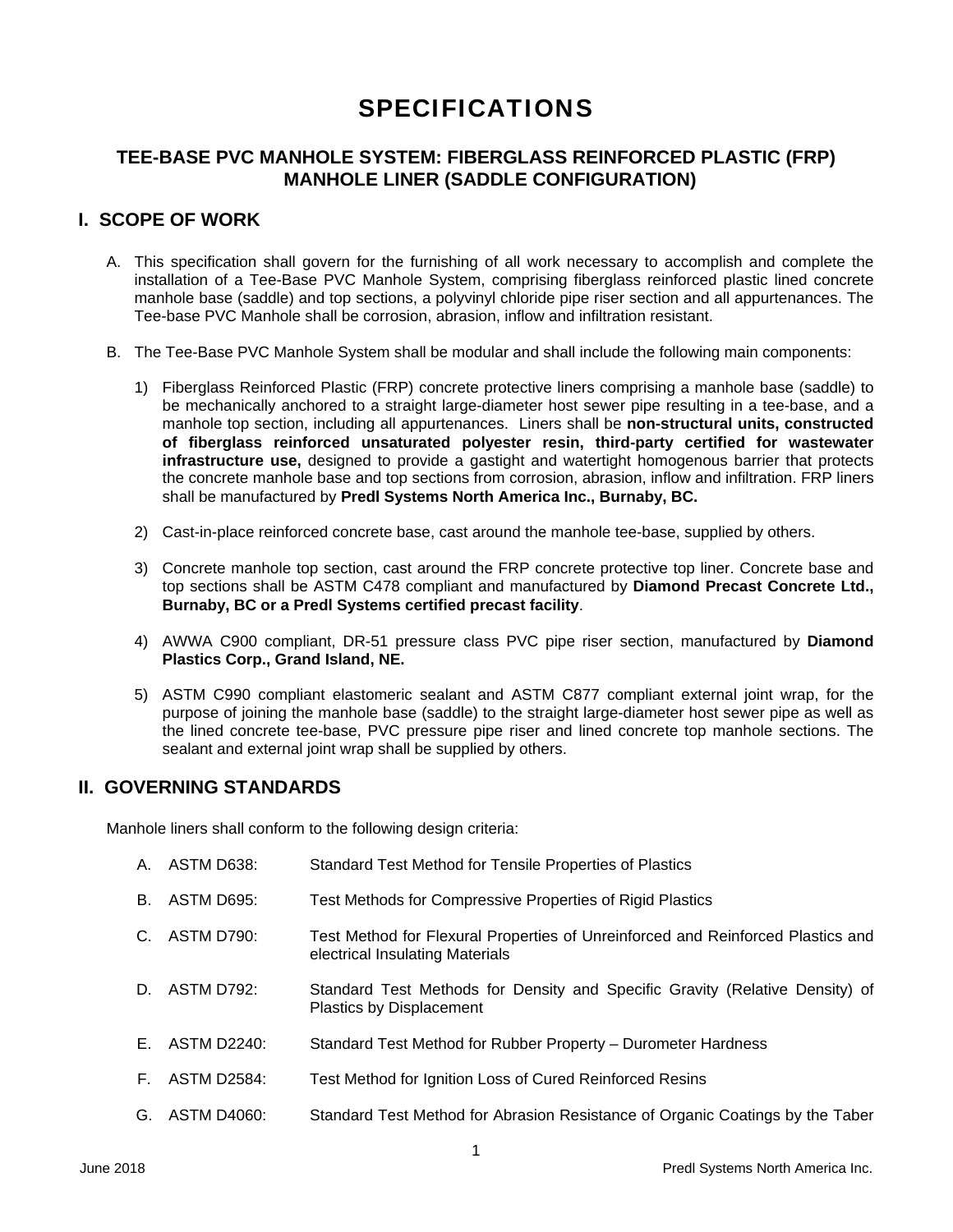#### Abraser

H. Greenbook 2009 (or later): Standard Specifications for Public Works Construction, Chemical Resistance Test (Pickle Jar Test)

# **III. GENERAL DESCRIPTION**

#### A. **Configuration:**

Each prefabricated FRP liner component shall be constructed from one piece homogenous composite and/or thermoplastic with minimum thickness of 3 mm (1/8"). FRP concrete protective liners shall be nonstructural elements.

1. **FRP Base (saddle) Liners:** The Base (saddle) Liner shall have a spigot joint facing the PVC riser tube and connecting to the inside of the PVC pressure pipe riser, and a smooth FRP flange, facing downward, conforming to the outside curvature of the straight large-diameter host sewer pipe for the purpose of establishing the tee-base. An ASTM C990 compliant butyl rubber sealant, such as ConSeal CS-102, shall be used in all interfaces. An ASTM C877 compliant external joint wrap, such as ConSeal CS-212, shall be used to seal the joint between the tee-base and the PVC riser tube from the outside.

All metallic mechanical devices and bolt assemblies used to mechanically attach the FRP Base (saddle) to the straight large-diameter host sewer pipe shall be constructed of corrosion resistant materials meeting the physical properties and chemical composition requirements of ASTM A493 and A666, Type 302 through Type 316.

The FRP Base (Saddle) shall include an inner bench surface.

2. **FRP Top Liner with integral Access Collar and Gasket:** The FRP Top Liner component shall provide concrete protection from corrosion, abrasion, inflow and infiltration for the manhole top section and shall feature an integral FRP Access Collar and Gasket at the manway opening, to receive an FRP Telescoping Access Tube.

The FRP Top Liner shall either have cone or flat top configuration depending on the requirements of Contract Documents.

The Top Liner shall have a spigot joint facing the PVC riser tube and connecting to the inside of the PVC pressure pipe riser. An ASTM C990 compliant butyl rubber sealant, such as ConSeal CS-102, shall be used in the joint interface. An ASTM C877 compliant external joint wrap, such as ConSeal CS-212, shall be used to seal the joint from the outside.

3. **Telescoping Access Tube:** The FRP Telescoping Access Tube shall provide concrete protection from corrosion, abrasion, inflow and infiltration for the manway entry section, between the casting at the finished grade and top of the manhole top section. The Telescoping Access Tube shall accommodate grading adjustments up to 12" of height. Larger grading adjustments, as agreed upon between purchaser and the manufacturer, are covered by this specification

#### B. **Dimensions:**

- 1. FRP Base and Top Liners shall have spigot joint diameters of 48.80", 55.30" and 59.19", corresponding to the inside diameters of 48", 54" and 60" C900 DR-51 PVC pressure pipes. Tolerance on the spigot joint diameter shall be +0/-0.125". Other diameters, as agreed upon between purchaser and the manufacturer, are covered by this specification.
- 2. Access Collars and Telescopic Access Tube shall accommodate manway openings of 24", 27", 32" or 36". Telescopic Access Tube shall have a nominal height of 15". Access Collars can be either eccentric or concentric.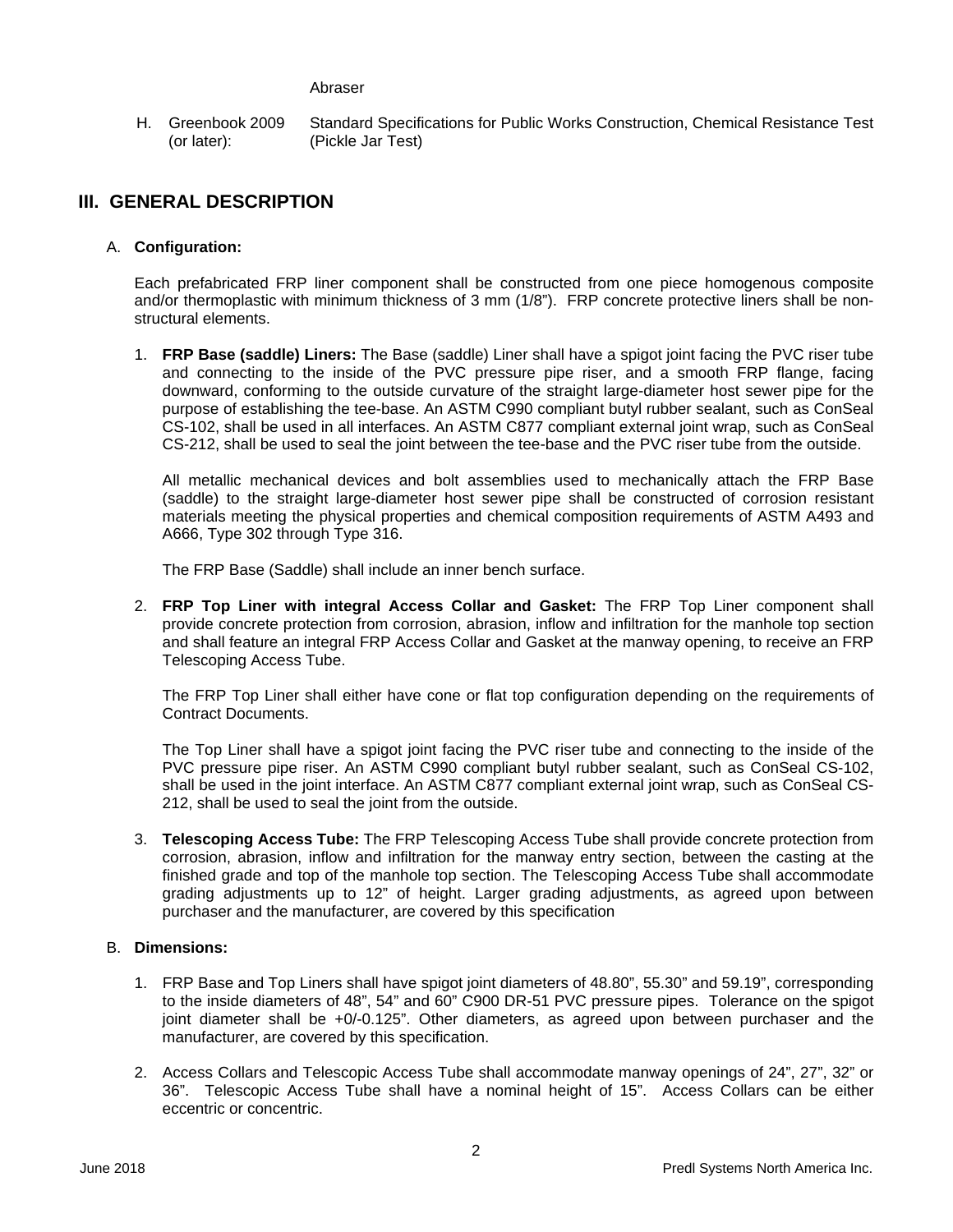#### C. **Marking and Identification**

All components shall be marked with the following information:

- 1) Manufacturer's identification
- 2) Nominal diameter
- 3) Manhole identification
- 4) Installation assist marks, if applicable

### **IV. MATERIALS**

A. **FRP liner body**: The resins used shall be unsaturated, supplier certified, commercial grade polyester resins. Mixing lots of resin from different manufacturers, or "odd-lotting" of resins shall not be permitted*.* Quality-assurance records on the resin shall be maintained.

The reinforcing materials shall be commercial grade "E-CR" type glass, specially formulated for corrosive environments, in the form of mat, chopped roving, continuous roving, roving fabric or a combination of the above, having a coupling agent that will provide a suitable bond between the glass reinforcement and resin. Fiberglass and/or polypropylene ribs and/or structural members may be utilized to meet the design criteria.

No inert fillers shall be used. Additives, such as thixotropic agents, catalysts, promoters, etc., may be added as required by the specific manufacturing process to be used to meet the requirements of this standard.

The laminate shall consist of multiple layers of glass matting and resin. The surface exposed to the sewer/chemical environment shall be resin rich and shall have no exposed fibers.

- B. **Mechanical devices:** All metallic mechanical devices and bolt assemblies shall be constructed of corrosion resistant materials meeting the physical properties and chemical composition requirements of ASTM A493 and A666, Type 302 through Type 316.
- C. **Third party accessories**: Third party accessories integral to the PVC Manhole System or the FRP Manhole Liner (flow control devices, valves, gates, inside drop assembly, man entry ladder, etc.) shall be governed by the respective manufacturers' materials specifications.

# **V. MANUFACTURE**

A. Manufacturer shall have 25 years of FRP concrete protective liner manufacturing experience and shall have fabricated and delivered at least 20,000 FRP concrete protective liners for wastewater applications.

# **VI. REQUIREMENTS**

- A. **Exterior Surface:** The exterior surface shall be finished with embedded aggregates and FRP bonding bridges to allow for adequate bonding with the surrounding concrete once cast. The exterior surface shall be free of blisters larger than 0.5" in diameter, delamination and fiber show, except in the vicinity of FRP bonding bridges where fiber show is acceptable. **Gel-coat or paint or other coatings are not allowed.**
- B. **Interior Surface:** The interior surfaces shall be resin rich with no exposed fibers. Interior flow surfaces shall be smooth for improved corrosion resistance and reduced sludge build-up. The surface shall be free of crazing, delamination, blisters larger than 0.25" in diameter, and wrinkles of 0.125" or greater in depth. **Gel-coat shall be permitted on interior surfaces, no paint or other coatings are allowed.**
- C. **Repairs:** Any manhole liner repair is required to meet all requirements of this specification. All repair must all be preapproved by the manufacturer.
- D. **Chemical Resistance:** FRP manhole liners must demonstrate having sufficient corrosion resistance by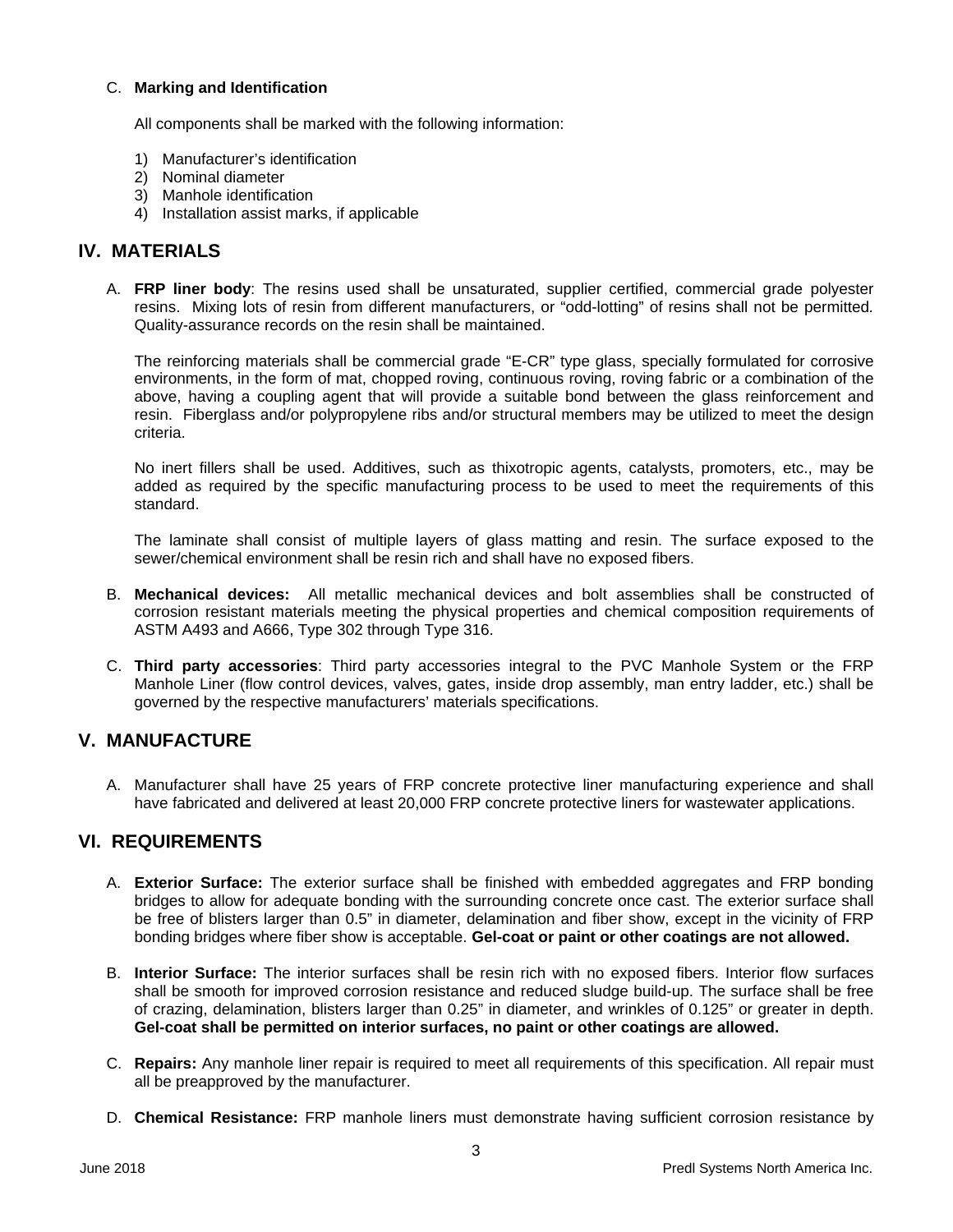passing the "Greenbook" 2009 edition (or later), Standard Specifications for Public Works Construction, Chemical Resistance Test (Pickle Jar Test), per third-party accredited laboratory test results.

#### E. **Physical Properties:**

All FRP liner material shall have the following physical properties when tested at 77 °F  $\pm$  5 degrees:

| <b>Property</b>             | <b>Standard</b>   | <b>Units</b>      | <b>Initial</b> | (Par. VI.F.) |
|-----------------------------|-------------------|-------------------|----------------|--------------|
| Density                     | ASTM D792         | g/cm <sup>3</sup> | 1.02           |              |
| <b>Thickness</b>            |                   | Mm                | 3 min.         |              |
| <b>Tensile Strength</b>     | ASTM D638         | psi               | 7,000 min.     | 6,500 min.   |
| Hardness (Shore "A")        | ASTM D2240        |                   | 95-97          | 89-97        |
| Weight change               |                   |                   |                | $0.05%$ max. |
| <b>Flexural Strength</b>    | ASTM D790         | Ibf               | 124 avg.       |              |
| <b>Compressive Strength</b> | ASTM D695         | psi               | 13,000         | --           |
| Ignition Loss               | ASTM D2584        | %                 | 52 avg.        |              |
| Taber abrasion test         | <b>ASTM D4060</b> | %                 | 0.075          |              |
| (weight loss)               |                   |                   |                |              |

Tensile specimens shall be prepared and tested in accordance with ASTM D412 using Die B. Weight change specimens shall be 1 IN by 3 IN samples.

Upon request, the manufacturer shall provide written certification that the FRP liners used meets or exceeds the requirement of this specification.

#### F. **Chemical resistance**

After conditioning to constant weight at 110 °F, FRP liner specimens shall be exposed to the following solutions for a period of 112 days at 77  $\textdegree$   $\textdegree$  ± 5 degrees, as prescribed in Standard Specifications for Public Works Construction, section 211-2 (Pickle Jar Test).

At 28-day intervals, tensile specimens and weight change specimens shall be removed from each of the chemical solutions and tested. If any specimen fails to meet the 112-day requirement before completion of the 112-day exposure, the material will be subject to rejection.

| <b>Chemical Solution</b> | <b>Concentration</b> |  |  |
|--------------------------|----------------------|--|--|
| Sulfuric acid            | 20%*                 |  |  |
| Sodium hydroxide         | 5%                   |  |  |
| Ammonium hydroxide       | $5%^*$               |  |  |
| Nitric acid              | $1\%$ <sup>*</sup>   |  |  |
| Ferric chloride          | 1%                   |  |  |
| Sodium hypochlorite      | 1%                   |  |  |
| Soap                     | 0.1%                 |  |  |
| Detergent (linear alkyl  | 0.1%                 |  |  |
| benzyl sulfonate or LAS) |                      |  |  |
| Bacteriological          | BOD not less than    |  |  |
|                          | 700 ppm              |  |  |

\* Volumetric percentages of concentrated C.P. grade reagents.

#### **VII. TEST METHODS**

All test methods shall be performed per corresponding ASTM standard and per "Greenbook" 2009 edition (or later), Standard Specifications for Public Works Construction, Chemical Resistance Test (Pickle Jar Test).